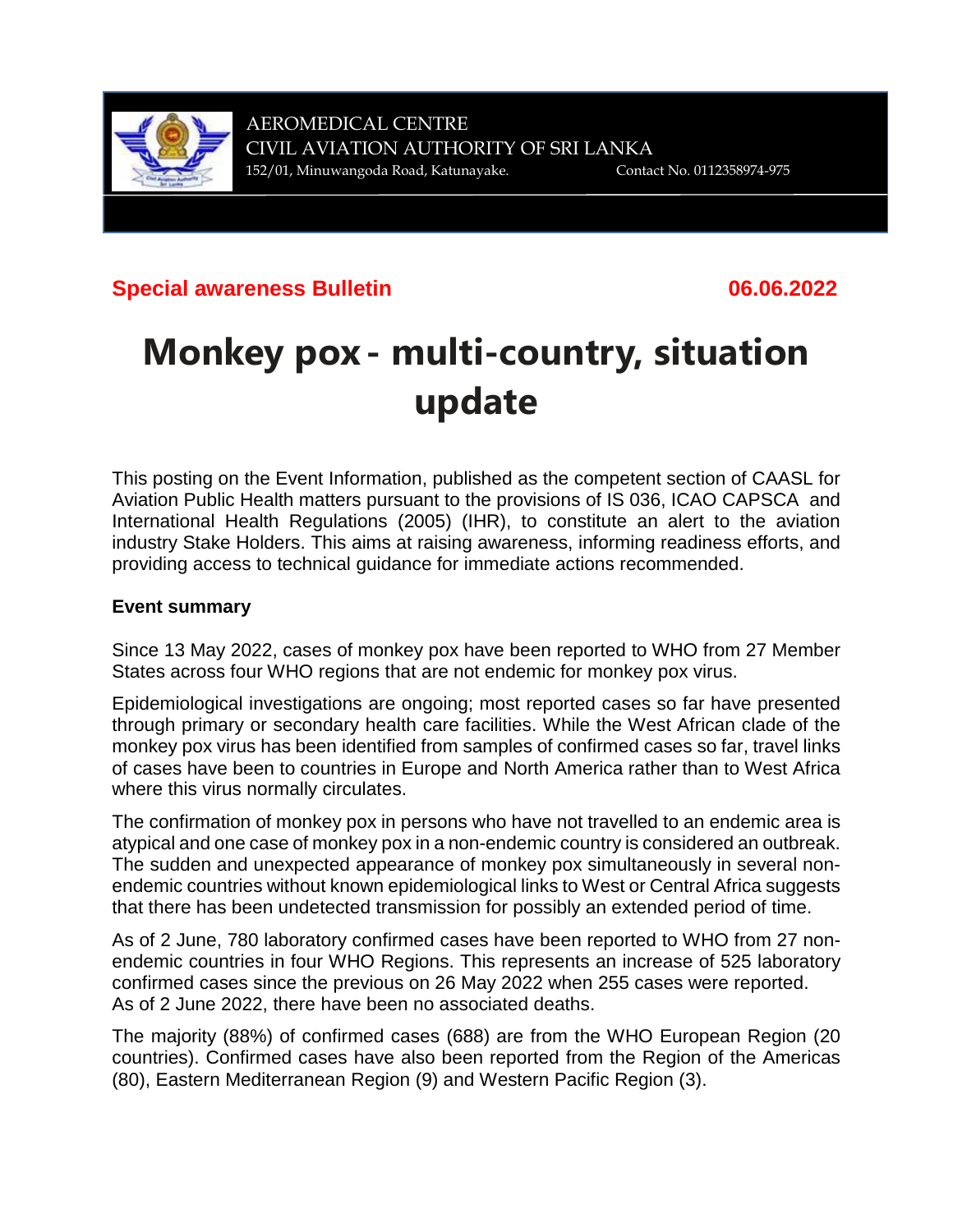## **Clinical Presentation**

To date, the clinical [presentation](https://www.who.int/news-room/fact-sheets/detail/monkeypox) has been variable. Many cases in this outbreak are not presenting with the classical clinical picture for monkey pox.

In cases described thus far in this outbreak, common presenting symptoms includes

- 1. genital and anogenital lesions,
- 2. fever,
- 3. swollen lymph nodes, and
- 4. Pain when swallowing.

While oral sores remain a common feature in combination with fever and swollen lymph nodes, the local anogenital distribution of rash (with vesicular, pustular or ulcerated lesions) sometimes appears first without consistently spreading to other parts of the body.

This initial presentation of a genital or peri-anal rash in many cases suggests close physical contact as the route of transmission during sexual contact. Some cases have also been described as having pustules appear before constitutional symptoms (e.g. fever) and having lesions at different stages of development, both of which are atypical of the way monkey pox has historically presented.

#### **Public Health Response:**

WHO continues to support sharing of information. Clinical and public health incident response has been activated to coordinate comprehensive case finding, contact tracing, laboratory investigation, clinical management and isolation and implementation of infection and prevention and control measures.

Interim guidance is being developed to support Member States with raising awareness, surveillance, laboratory diagnostics and testing, case investigation and contact-tracing, clinical management, vaccines and immunization, and risk communication and community engagement.

WHO has developed the following documents:

- [Surveillance,](https://www.who.int/publications/i/item/WHO-MPX-surveillance-2022.1) case investigation and contact tracing for monkeypox: Interim [guidance](https://www.who.int/publications/i/item/WHO-MPX-surveillance-2022.1) (22 May 2022)
- Laboratory testing for the [monkeypox](https://www.who.int/publications-detail-redirect/WHO-MPX-laboratory-2022.1) virus: Interim guidance (23 May 2022)
- [Monkeypox:](https://www.who.int/news/item/25-05-2022-monkeypox--public-health-advice-for-gay--bisexual-and-other-men-who-have-sex-with-men) public health advice for men who have sex with men (MSM) (25 May 2022)
- WHO [Monkeypox](https://www.who.int/publications/m/item/update-77-monkeypox-outbreak) outbreak: update and advice for health workers (26 May 2022)
- Technical brief (Interim) and priority actions: Enhancing readiness for [monkeypox](https://cdn.who.int/media/docs/default-source/searo/whe/monkeypox/searo-mp-techbrief_priority-actions_300522.pdf?sfvrsn=ae7be762_1) in WHO [South-East](https://cdn.who.int/media/docs/default-source/searo/whe/monkeypox/searo-mp-techbrief_priority-actions_300522.pdf?sfvrsn=ae7be762_1) Asia Region (28 May 2022)
- Interim advice on Risk [Communication](https://www.euro.who.int/en/health-topics/communicable-diseases/monkeypox-virus/publications,-tools,-technical-guidance/interim-advice-on-risk-communication-and-community-engagement-during-the-monkeypox-outbreak-in-europe,-2022-2022) and Community Engagement during the [monkeypox](https://www.euro.who.int/en/health-topics/communicable-diseases/monkeypox-virus/publications,-tools,-technical-guidance/interim-advice-on-risk-communication-and-community-engagement-during-the-monkeypox-outbreak-in-europe,-2022-2022) outbreak in Europe, 2022 (2 June 2022)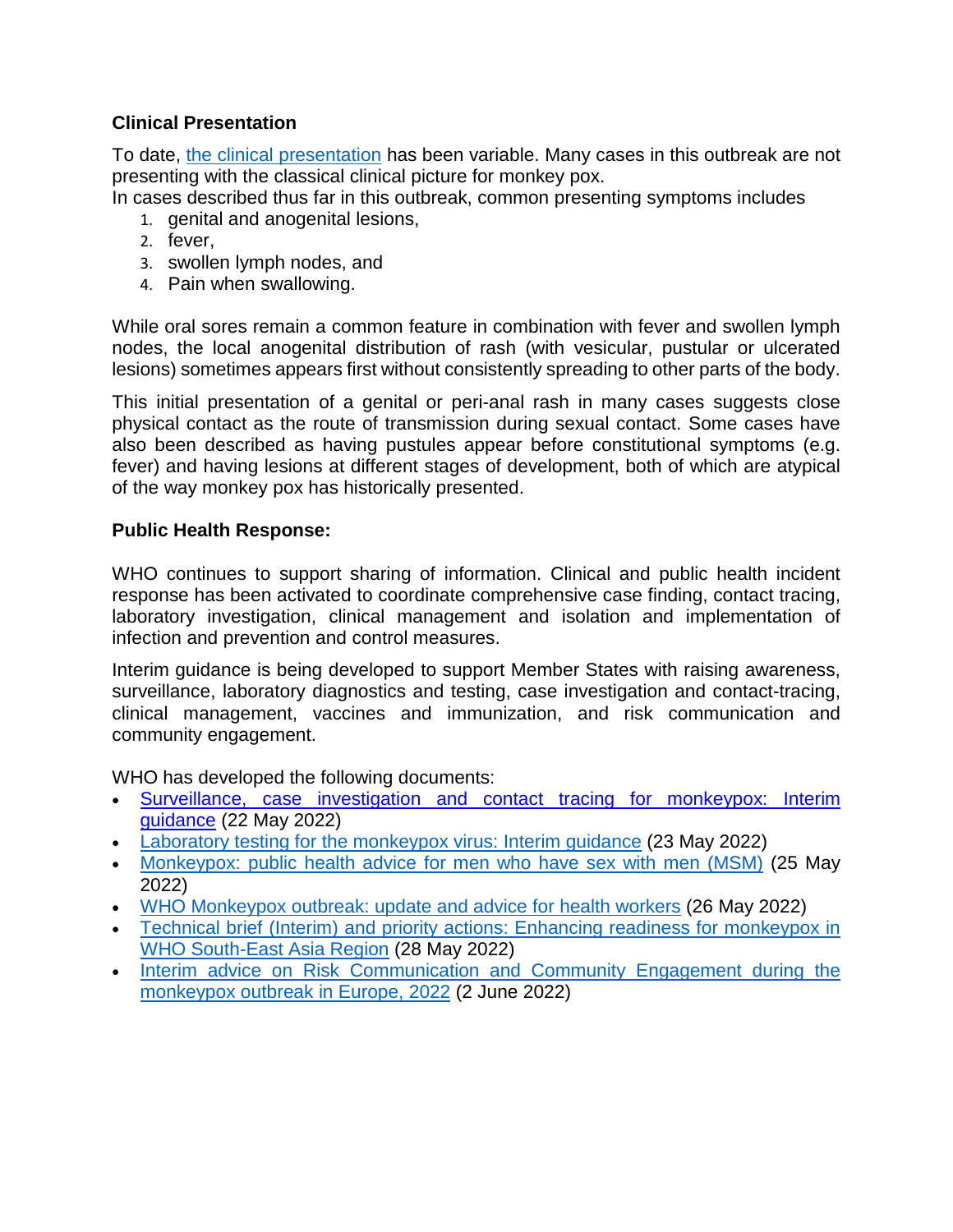#### **Risk Assessment:**

Currently, the public health risk at the global level is assessed as moderate considering this is the first time that monkey pox cases and clusters are reported concurrently in nonendemic countries in widely disparate WHO geographical areas and without known epidemiological links to West or Central Africa.

Cases have mainly, but not exclusively, been identified amongst men self-identified as part of extended sexual networks. At present the majority, but not all, of identified transmission is linked to recent sexual contacts.

The sudden appearance and wide geographic scope of many apparently sporadic cases indicate that widespread human-to-human transmission is already underway, and the virus may have been circulating unrecognized for several weeks or longer.

**Human-to-human transmission** occurs through close or direct physical contact with infectious lesions or mucocutaneous ulcers (face-to-face, skin-to-skin, mouth-to-mouth, mouth-to-skin) including during sexual activities, respiratory droplets (and possibly shortrange aerosols), or contact with contaminated materials (e.g., linens, bedding, electronics, clothing).

Although the current risk to human health and for the general public remains low, the public health risk could become high if this virus exploits the opportunity to establish itself as a widespread human pathogen.

There is also a risk to health workers and other workers who engaged in public services if they are not wearing appropriate personal protective equipment (PPE) to prevent transmission;

**Risk of severe disease and mortality is recognized to be higher among children and immunocompromised individuals, including persons with poorly controlled HIV.**

**Infection with monkey pox in pregnancy is poorly understood, although limited data suggests that infection may lead to adverse outcomes for the foetus.**

#### **WHO Advice:**

- 1. All countries should be on the alert for signals related to patients presenting with a rash that progresses in sequential stages – macules, papules, vesicles, pustules, scabs, at the same stage of development over all affected areas of the body – that may be associated with fever, enlarged lymph nodes, back pain, and muscle aches.
- 2. Some cases may have secondary bacterial infections. These individuals may present to various community and health care settings including but not limited to primary and secondary care, fever clinics, sexual health services, infectious disease units, obstetrics and gynaecology, emergency departments and dermatology clinics.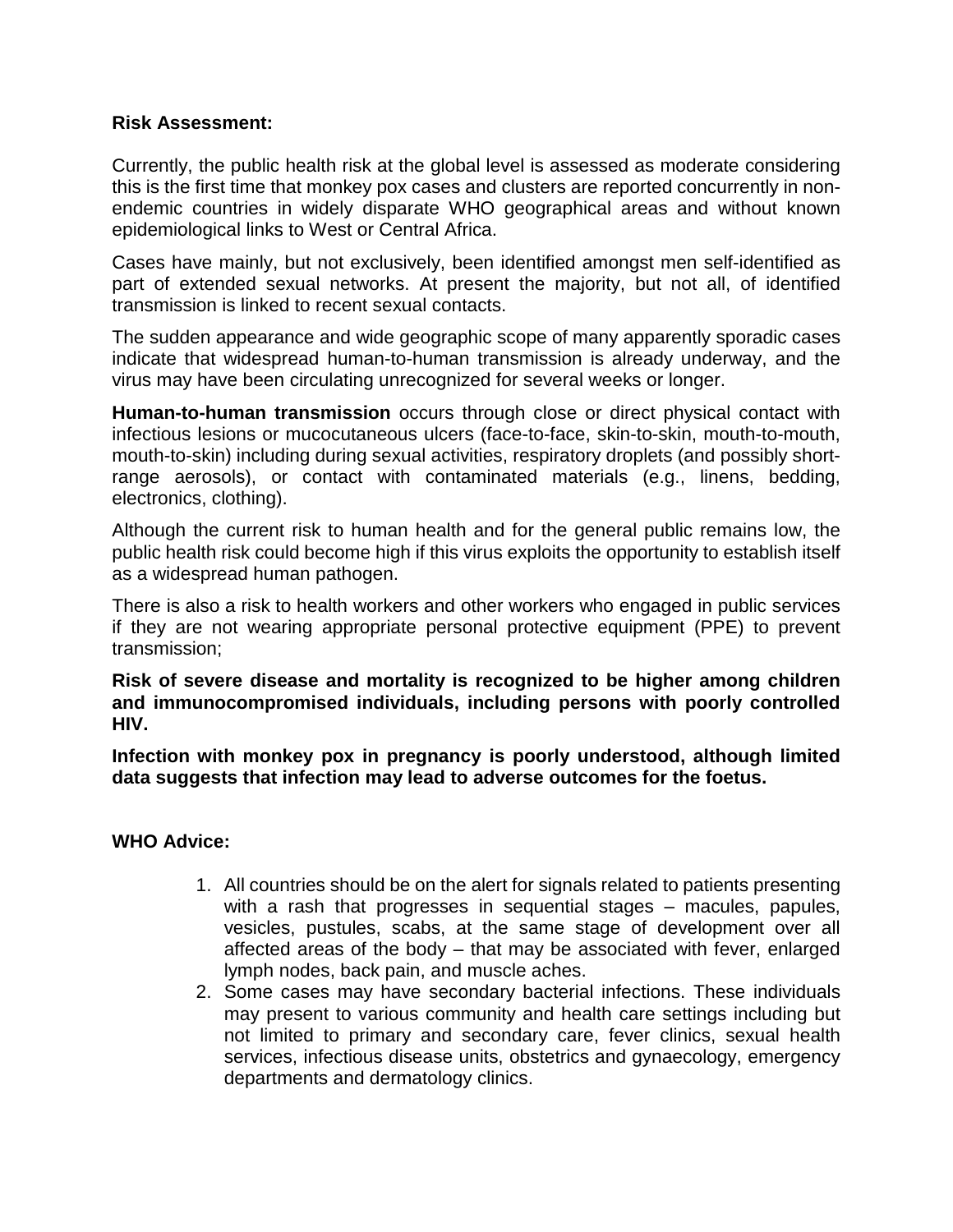- 3. Increasing awareness among potentially affected communities, as well as health care providers, public service providers and laboratory workers, is essential for identifying and preventing further cases and effective management of the current outbreak.
- 4. Any individual meeting the definition for a suspected case should be offered testing. The decision to test should be based on both clinical and epidemiological factors, linked to an assessment of the likelihood of infection. Due to the range of conditions that cause skin rashes and because clinical presentation may more often be atypical in this outbreak, it can be challenging to differentiate monkey pox solely based on the clinical presentation.
- 5. Caring for patients with suspected or confirmed monkey pox requires early recognition through screening protocols adapted to local settings, prompt, isolation and rapid implementation of appropriate measures (standard and transmission based precautions), and testing to confirm diagnosis. Precautions (isolation) should remain in place until lesions have crusted, scabs have fallen off and a fresh layer of skin has formed underneath.
- 6. Information should reach those who need it most during upcoming potentially amplifying large gatherings and all efforts should be made to avoid unnecessary stigmatization of individuals and communities potentially affected by monkey pox.

# **Laboratory testing**

There is an increasing number of commercial PCR kits available on the market, some specific for monkey pox virus detection.

#### **Risk communication and community engagement**

- 1. Anyone who has direct contact, including but not limited to sexual contact, with an infected person can get monkey pox. Steps for self-protection include avoiding sexual contact with someone with a localized anogenital rash and limiting the number of sex partners; avoiding close contact with someone who has symptoms consistent with possible monkey pox infection;
- 2. Keep hands clean with water and soap or alcohol-based gels; and maintaining respiratory etiquette.
- 3. If a person develops symptoms such as a rash with blisters on face, hands, feet, eyes, mouth, and/or genitals and peri-anal areas; fever; swollen lymph nodes; headaches; muscle aches; and fatigue they should contact their health care provider and get tested for monkey pox.
- 4. If someone is suspected or confirmed as having monkey pox, they should isolate, avoid skin-to-skin and face-to-face contact with others and abstain from sex, including oral sex, until the scabs have fallen off. During this period, cases can get supportive treatment to ease monkey pox symptoms.
- 5. Anyone caring for a person sick with monkey pox should use appropriate personal protective measures as mentioned above.